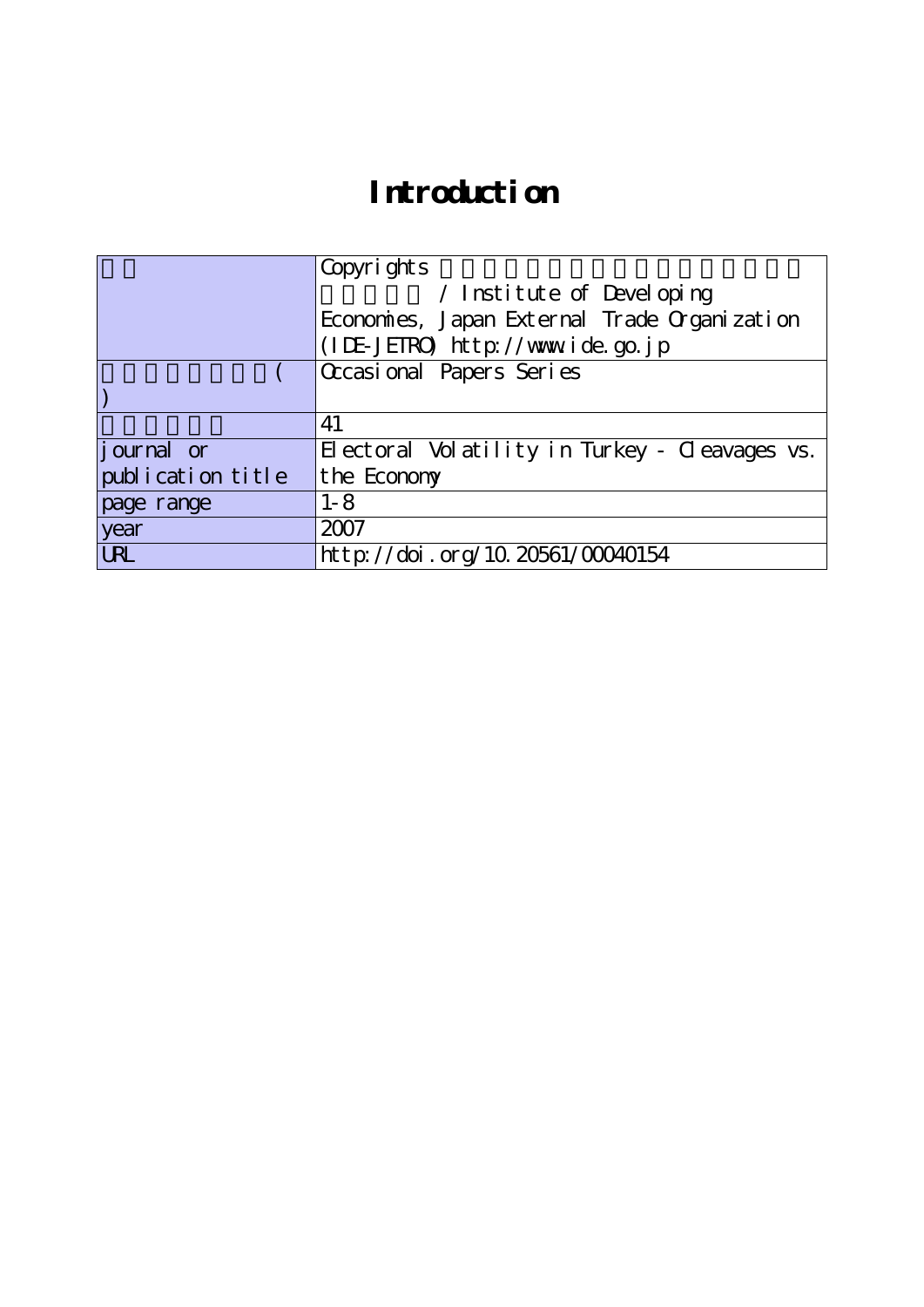# **Introduction**

Among the developing countries, Turkey stands out for its half-century history of multiparty democracy despite two brief military interventions (1960–61 and 1980– 83). Thus, "since the first transition to democracy in 1950, Turkish politics have largely been party politics" (Özbudun 2000, p. 9). Its party system, however, has displayed growing electoral volatility, especially since the 1980s. This study seeks to answer the following puzzle: why is electoral volatility persistently high and even increasing, after five decades of multiparty politics?

# **Party-System Institutionalization and Electoral Volatility**

Electoral volatility is a major conventional measurement<sup>1</sup> of the tendency for voters to change their party support from election to election. It is calculated as the sum of absolute differences in the party vote percentage between two consecutive elections divided by two (Pedersen 1979).<sup>2</sup> It primarily measures the stability of the party system. Longitudinal data on electoral volatility have been widely used to measure the level of party-system institutionalization.3

Bartolini and Mair (1990) showed that electoral volatility in Western democracies points to party-system stability in the long run. Electoral volatility in thirteen Western democracies during the  $1885-1985$  period<sup>4</sup> was 8.6 percent on average.<sup>5</sup> Although electoral volatility in Western democracies is said to have increased in the 1990s, the mean volatility for eighteen countries during the 1990–94 period was still 12.9 percent (Table 1-1).

Newly democratized countries initially have high electoral volatility, but it tends to decline in the consolidation process. Although electoral volatility may rise later if an electoral realignment occurs,<sup>6</sup> this kind of instability is a temporary phenomenon.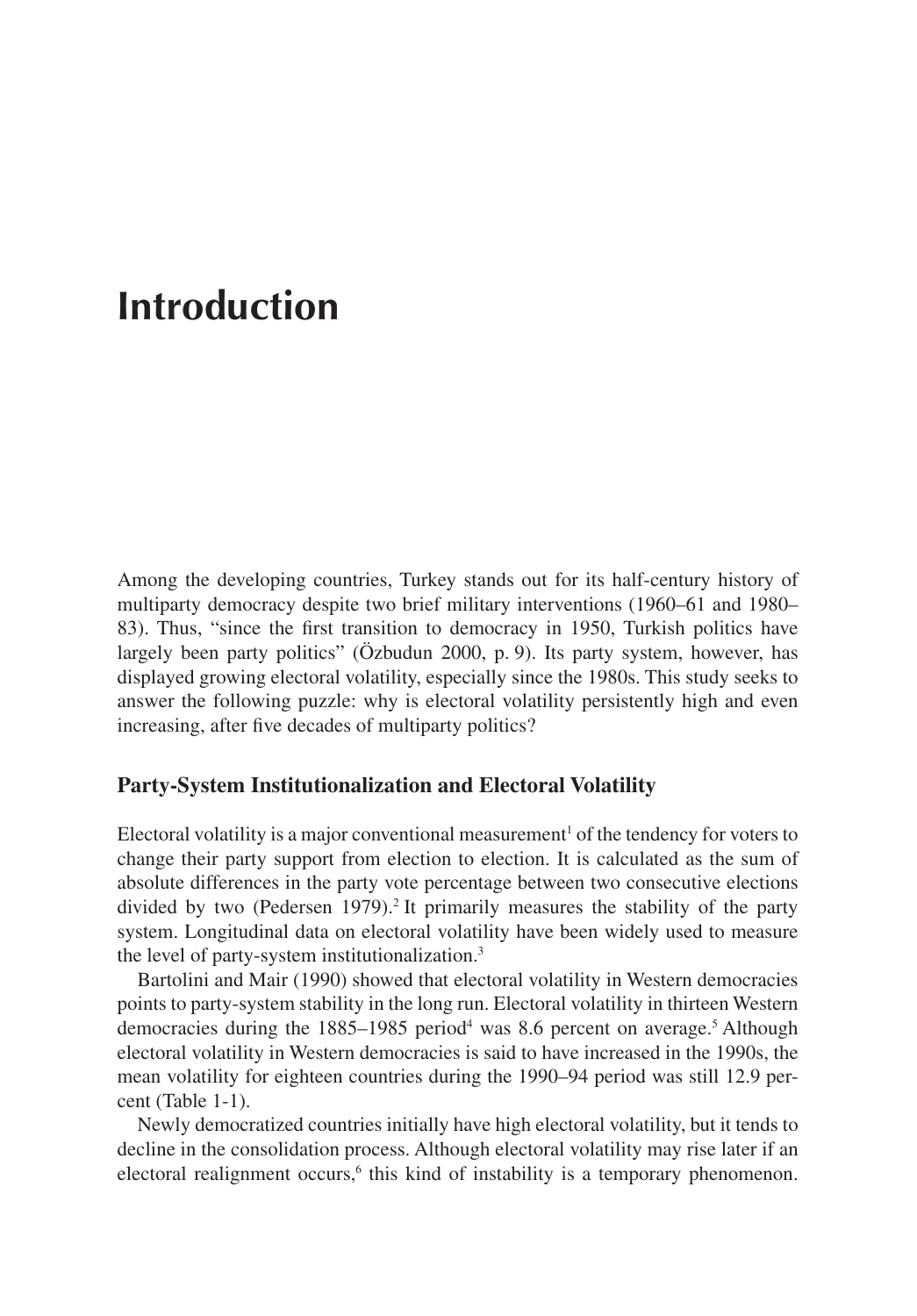| ELECTORAL VOLATILITY IN THE WESTERN DEMOCRACIES, 1885-1997 |          |         |         |         |         |         |         |         |  |
|------------------------------------------------------------|----------|---------|---------|---------|---------|---------|---------|---------|--|
|                                                            | Pre-1918 | 1918-44 | 1945–65 | 1966-85 | 1980-84 | 1985-89 | 1990-94 | 1995-97 |  |
| Austria                                                    |          | 9.7     | 5.2     | 3.4     | 4.6     | 6.3     | 11.2    | 4.0     |  |
| Belgium                                                    |          | 8.3     | 9.4     | 7.7     | 16.4    | 7.1     | 13.0    | 6.3     |  |
| Denmark                                                    | 6.9      | 5.5     | 8.7     | 13.5    | 11.7    | 8.0     | 11.6    |         |  |
| Finland                                                    | 3.0      | 6.7     | 5.0     | 8.4     | 10.3    | 6.9     | 12.4    | 10.8    |  |
| France                                                     | 25.3     | 13.7    | 16.3    | 9.3     | 13.5    | 10.5    | 19.1    | 4.0     |  |
| Germany                                                    | 9.5      | 17.8    | 12.4    | 5.8     | 6.5     | 5.9     | 6.3     |         |  |
| Greece                                                     |          |         |         |         | 27.2    | 5.7     | 8.1     | 8.9     |  |
| Iceland                                                    |          |         |         |         | 10.4    | 23.6    | 13.3    | 11.6    |  |
| Ireland                                                    |          | 13.3    | 10.7    | 5.1     | 5.5     | 15.4    | 15.4    | 9.1     |  |
| Italy                                                      | 8.1      |         | 12.7    | 7.2     | 8.3     | 8.4     | 28.6    |         |  |
| Luxembourg                                                 |          |         |         |         | 15.2    | 14.6    | 5.6     |         |  |
| Netherlands                                                | 10.4     | 8.4     | 5.2     | 11.0    | 9.1     | 7.8     | 21.5    |         |  |
| Norway                                                     | 8.4      | 9.0     | 4.8     | 10.4    | 11.2    | 9.9     | 14.8    | 16.2    |  |
| Portugal                                                   |          |         |         |         | 7.3     | 22.3    | 9.6     | 20.2    |  |
| Spain                                                      |          |         |         |         | 39.0    | 7.3     | 10.5    | 5.7     |  |
| Sweden                                                     | 9.5      | 9.0     | 5.0     | 6.7     | 7.9     | 7.5     | 12.8    |         |  |
| Switzerland                                                | 7.9      | 8.6     | 3.3     | 6.3     | 6.1     | 8.0     | 7.4     | 7.4     |  |
| U.K.                                                       | 4.5      | 10.9    | 4.6     | 6.7     | 11.1    | 3.9     | 5.1     | 12.6    |  |
| Mean                                                       | 9.4      | 10.1    | 7.9     | 7.8     | 11.3    | 10.2    | 12.9    |         |  |

TABLE I-1

Source: Compiled by the author from Bartolini and Mair (1990, p. 111, Table 4.3) for the 1885–1985 period and Svante and Lane (1998, p. 31, Table 2.5) for the 1980–97 period.

Both Figure I-1 and Figure I-2 include countries that were part of either the second wave or the third wave of democratization and held periodic competitive elections at least seven times since the transition election (Huntington 1991). Whether the democratic transitions were smooth (Figure I-1) or bumpy (Figure I-2), electoral volatility was high in early elections and declined in subsequent ones, only sporadically surging during electoral realignments.

For the following reasons, Figure I-1 and Figure I-2 exclude the countries in Huntington's list of countries in the second and third waves of democratization whose democracy did not break down afterward. First, during the Second World War, Belgium, Denmark, France, Luxemburg, the Netherlands, and Norway were either occupied by Nazi Germany or governed by a German proxy. It was natural for these countries not to experience high electoral volatility in the democratizing elections, since the prewar political parties remained intact. For a similar reason, India as part of the third wave is also excluded since the emergency regime 1975–77 that preceded its democratization was more of a suspension of democracy than an authoritarian political system.

Second, the Latin American countries have presidential systems. Electoral volatility (both for the parliament and particularly for the presidency) tends to be higher in presidential than in parliamentary systems<sup>7</sup> since winning the government does not require a legislative majority (Lijphart 1992, Linz and Valenzuela 1994). Presidential candidates thus do not have a strong incentive to rely on well-organized political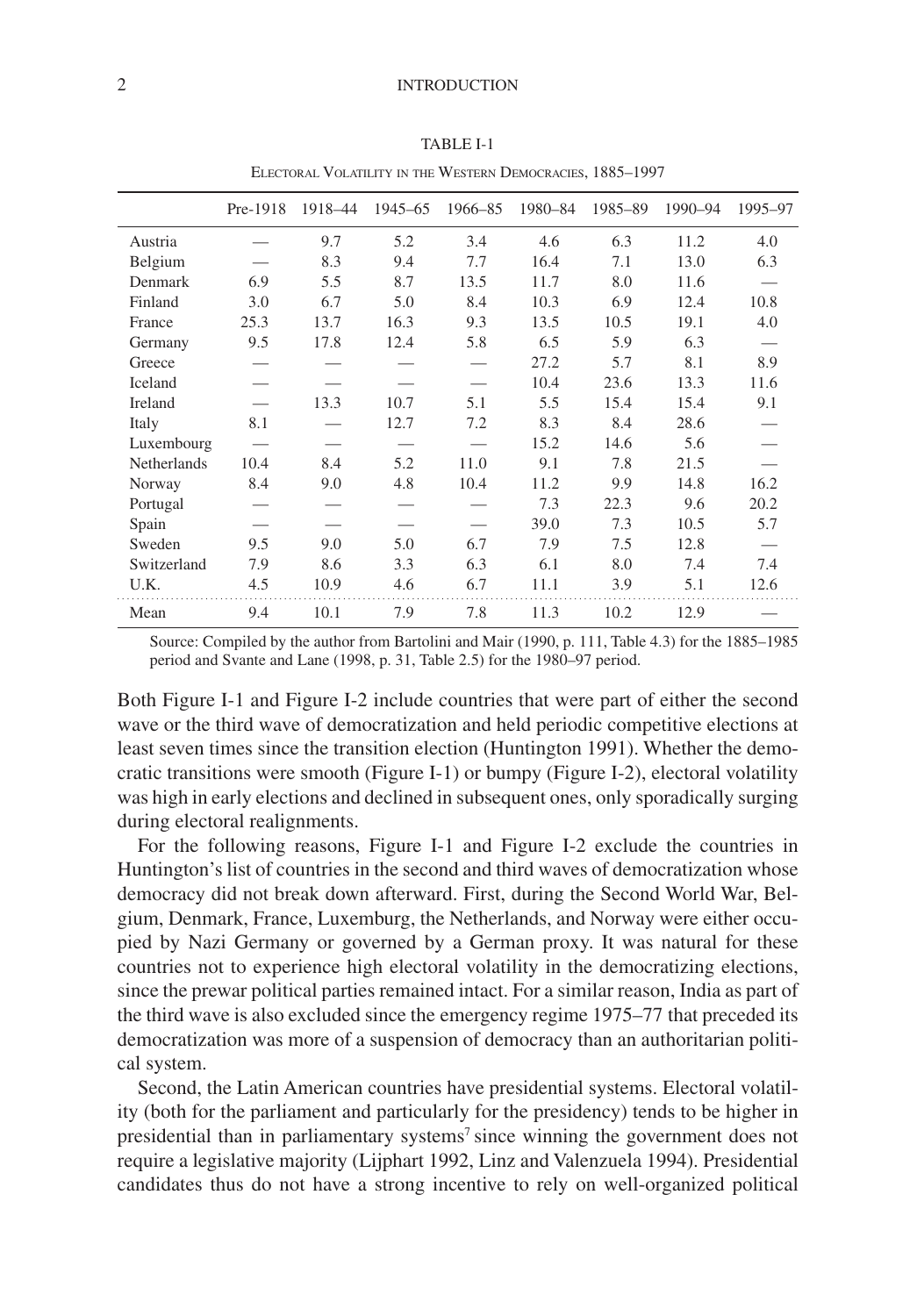#### INTRODUCTION 3



Fig. I-1. Electoral Volatility in Smooth Transitions

Source: Compiled by the author from Bartolini and Mair (1990, Appendix 2). Note: Election years are shown in the following table, which was compiled by the author from the above source.

|         | Elections since democratization |  |  |  |  |  |                                                   |  |  |  |
|---------|---------------------------------|--|--|--|--|--|---------------------------------------------------|--|--|--|
|         |                                 |  |  |  |  |  | 1 2 3 4 5 6 7                                     |  |  |  |
| Germany |                                 |  |  |  |  |  | 1949 1953 1957 1961 1965 1969 1972 1976 1980 1983 |  |  |  |
| Italy   |                                 |  |  |  |  |  | 1945 1948 1953 1958 1963 1968 1972 1976 1979 1983 |  |  |  |
| Austria |                                 |  |  |  |  |  | 1945 1949 1953 1956 1959 1962 1966 1970 1971 1975 |  |  |  |

parties. Particularly in democratizing countries, a strong presidency and a weak party system give rise to delegative democracy (O'Donnell 1994, pp. 55–59). Third, a few remaining countries could not be included due to a lack of data on volatility. In sum, the (re)-introduction of a parliamentary system after a certain period of undemocratic rule brought about high electoral volatility in initial elections, but repeated elections contributed to a long-term decline in electoral volatility.

#### **Persistent Volatility in Turkey**

By contrast, electoral volatility in parliamentary Turkey has been consistently high, especially since 1961. During the 1961–2002 period, mean electoral volatility was 21.0 (Figure I-3).8 In 1960, the military overthrew the increasingly authoritarian Democrat Party (Demokrat Parti, DP) government, disbanded the party and put its leaders on trial in a military court. At the same time, the military government quickly held a transition election in 1961 after introducing a liberal constitution and a proportional representation system intended to prevent a tyranny by the majority.

Relatively low electoral volatility in the 1950s may be primarily attributed to the majoritarian electoral system with (province-based) plural-member constituencies that effectively limited the number of political parties participating in general elections. Since the first party in the constituency would win all the seats allocated for the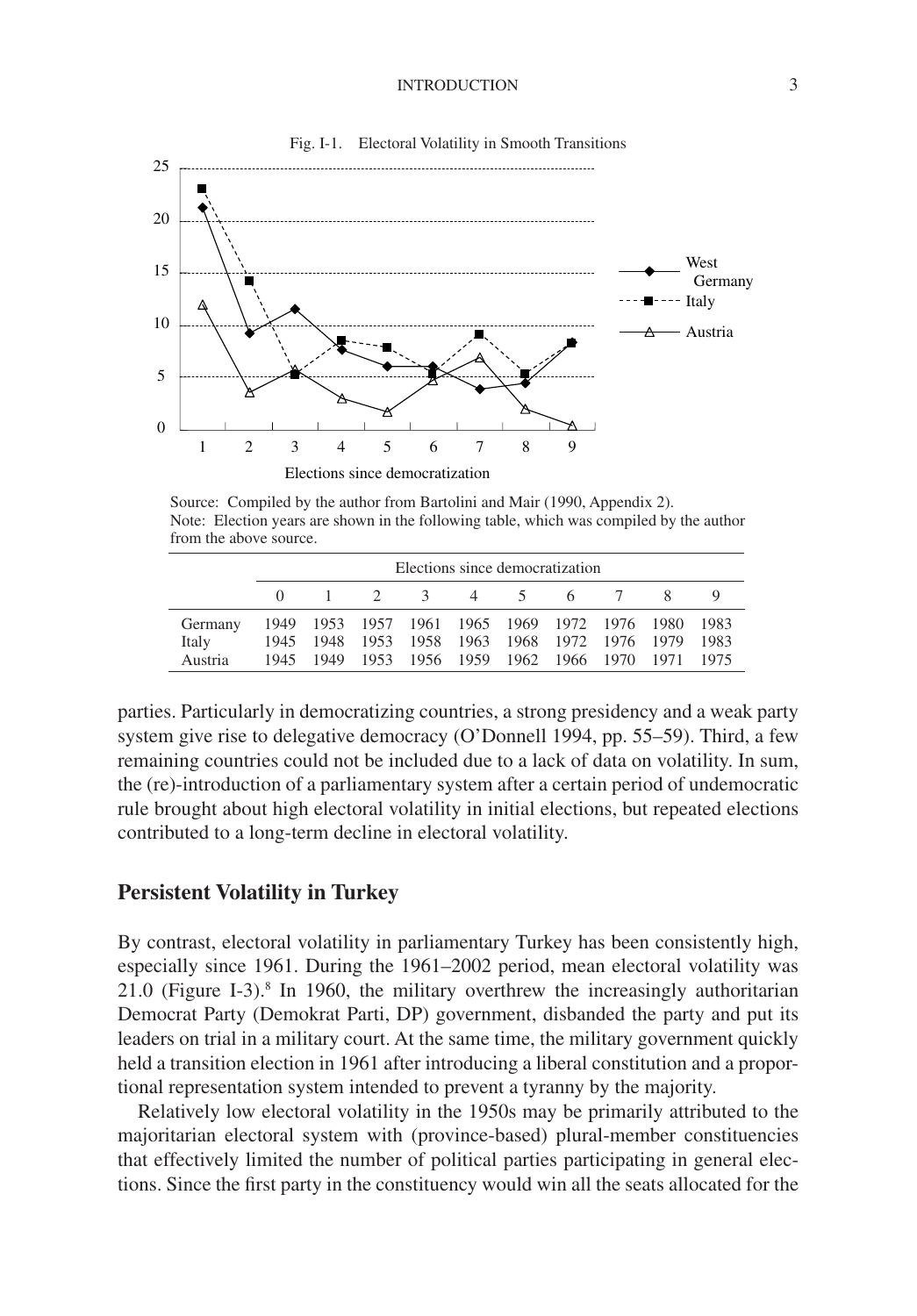#### 4 INTRODUCTION



Fig. I-2. Electoral Volatility in Bumpy Transitions

Source: Compiled by the author from Gunther and Montero (p. 90, Table 3.2) and from the unpublished document of the postwar general election results prepared by the Election Department, Local Administration Bureau, Ministry of Internal Affairs and Communications of Japan. The same data are also available from Statistical Research and Training Institute, Ministry of Internal Affairs and Communications, *Japan Statistical Yearbook*, various years.

Note: Election years are shown in the following table, which was compiled by the author from the above source.

|          |      | Elections since democratization |      |               |      |      |      |      |      |      |
|----------|------|---------------------------------|------|---------------|------|------|------|------|------|------|
|          |      |                                 |      | $\mathcal{R}$ | 4    | 5    |      |      |      |      |
| Greece   | 1974 | 1977                            | 1981 | 1985          | 1989 | 1989 | 1990 | 1993 | 1996 | 2000 |
| Portugal | 1975 | 1976                            | 1979 | 1980          | 1983 | 1985 | 1987 | 1991 | 1995 | 1999 |
| Spain    | 1977 | 1979                            | 1982 | 1986          | 1989 | 1993 | 1996 | 2000 |      |      |
| Japan    | 1946 | 1947                            | 1949 | 1952          | 1953 | 1955 | 1958 | 1960 | 1963 | 1967 |

constituency, electoral competition usually involved two major parties, the Republican People's Party (Cumhuriyet Halk Partisi, CHP) and the DP. As Pedersen showed for Western democracies, the smaller the number of political parties in elections, the lower the electoral volatility (Pedersen 1979).

Having said this, the persistent electoral volatility long after the democratic transition is puzzling. Turkey introduced a multiparty system in 1946, following singleparty rule by the CHP. The transition election in 1946 was not believed to be genuinely competitive, however, due to government interference,<sup>9</sup> and it seems more appropriate to specify 1950, when the first change of government through election took place, as the democratizing election. There were two other democratizing elections, in 1961 and 1983, after each military intervention.10 Thus, whether one takes 1946, 1950, 1961, or 1983 as the year of the democratic transition, Turkey's electoral volatility is unique in that it has shown no clear sign of decline after any democratic transition.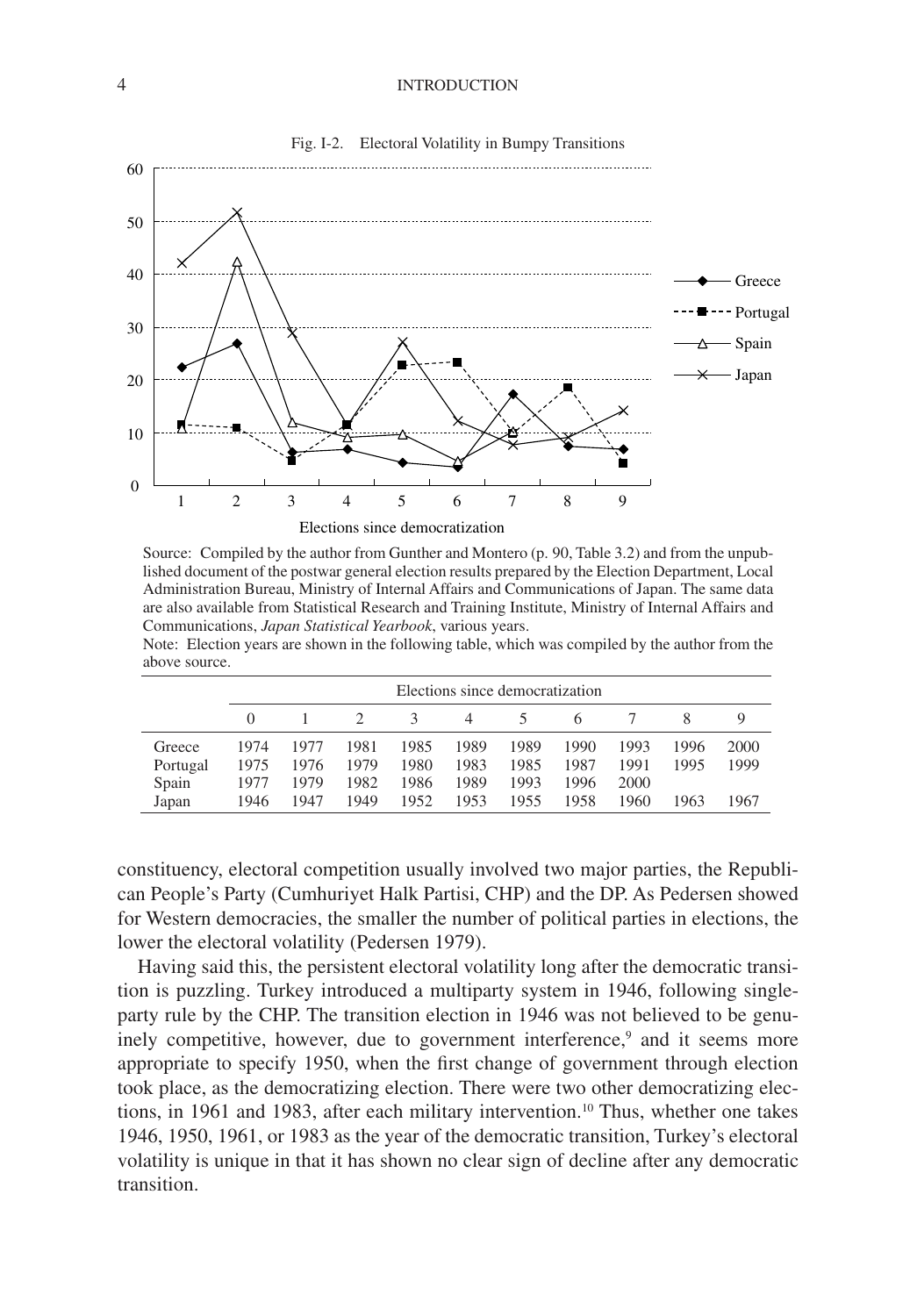Fig. I-3. Electoral Volatility in Turkey, 1954–2002



Source: Calculated by the author at the national level from Appendix III. Note: Electoral volatility for the general elections immediately after the military interventions (in 1960 and 1980) was not calculated. This is because military interventions either partly or totally disrupted party-system continuity. The 1960 military intervention led to the banning of the largest party in the parliament, the DP. The military government after the 1980 intervention closed down all political parties. In addition, electoral volatility for 1987 is not shown since the transitional 1983 general election was not fully competitive. In the 1983 election, only three parties were allowed to participate.

These differences between Turkey and Western democracies invite the following questions. Does the persistently high electoral volatility for Turkey point to a low level of party-system institutionalization? Or, is it an artifact of the measurement? Özbudun once warned that electoral volatility, as applied to Turkey, did not distinguish between various types of transfer of votes among parties. According to him, electoral volatility may result from: (1) voter mobilization by local notables in the less developed provinces, (2) the rise and fall of ephemeral parties, or (3) voter realignments. The first two reflect a low level of institutionalization, whereas the third may well lead to institutionalization in the long run. He then argued that in the Turkish case, the combined votes for the two major parties were a better measurement of party-system institutionalization than electoral volatility (Özbudun 1981, p. 236).

More recently, however, the major assumptions in Özbudun's argument have substantially changed. First, post-1980 Turkish electoral data do not support the votermobilization hypothesis. Electoral participation in the general elections held between 1983 and 2002 was consistently *lower* in the less developed provinces than in the more developed provinces.<sup>11</sup> Second, the 1983 parliamentary electoral law discouraged small parties from participating in elections because of a provision that sought to prevent party system fragmentation by requiring each party to collect 10 percent of the total vote nationwide. In effect, only parties above a certain level of organizational strength were allowed to participate in elections.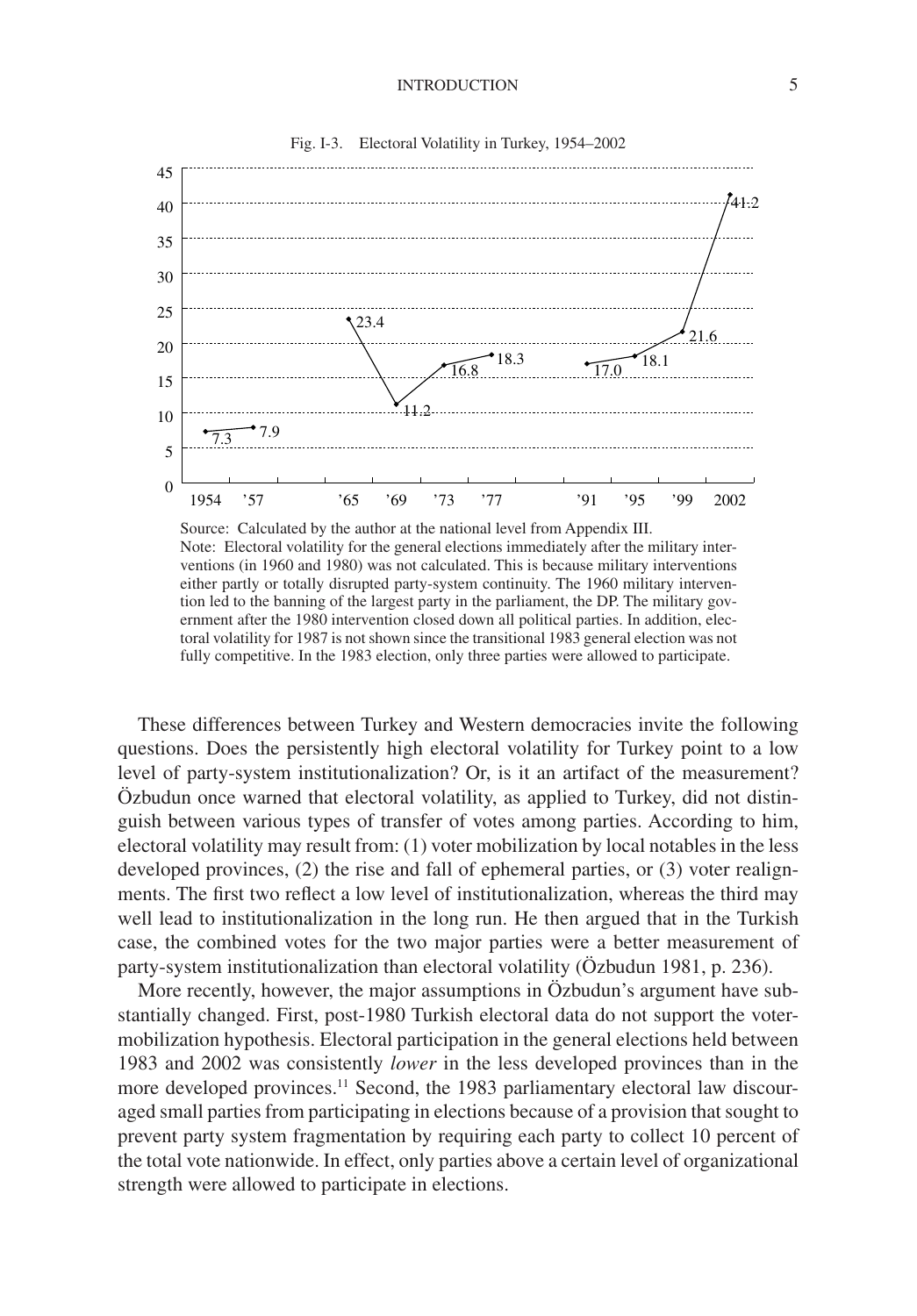#### 6 INTRODUCTION

Does this then justify the use of electoral volatility as a measure of party-system institutionalization in Turkey? This study contends that electoral volatility reflects the level of party-system institutionalization only when it is divided into categories of vote swings. Özbudun's criticism that electoral volatility does not distinguish between various types of vote swings is still valid even though the political background has changed in Turkey. In this study, electoral volatility is divided into: (1) cleavagetype volatilities based on social cleavages and (2) retrospective-type volatilities based on voter assessments of the incumbent. These two types of volatilities are then analyzed in two separate frameworks.

## **Outline**

The present research investigates the institutionalization of the Turkish party system in terms of electoral volatility. It is organized as follows. The first two chapters present a review of empirical theories and findings of electoral change in general (Chapter 1) as well as in Turkey (Chapter 2), and lay out a theoretical argument concerning the major sources of electoral volatility. Then Chapter 3 elaborates the theoretical assumptions and methods employed in this analysis. The following two chapters discuss electoral democracy (Chapter 4) and participation (Chapter 5) in Turkey to provide grounds for arguing that Turkey can serve as a case study for analyzing democracy in developing countries. The main part of the study (Chapter 6 through Chapter 9) applies to the Turkish context the empirical theories of electoral change developed in the first two chapters. Cleavage-based voting is analyzed quantitatively in Chapter 6 and qualitatively in Chapter 7 whereas retrospective voting models are tested with micro data in Chapter 8 and with macro data in Chapter 9. The Conclusion consists of summaries of the major findings and tentative conclusions.

### **Notes**

- 1 Electoral volatility does not measure the gross but only the net shift of votes among parties. Measuring the gross shift requires waves of panel surveys.
- 2 Change in the party vote percentage due to party mergers or splits were not counted. Nominal electoral volatility was thus excluded. For instance, if Party B splints from Party A between two consecutive elections, the change in the party vote percentage stemming from Party A and Party B is calculated as (Combined vote percentage for Party A and Party B, Election<sub>*t*</sub>) − (Vote percentage for Party A, Election<sub>*t*-1</sub>). The above represents Bartolini and Mair's counting rule of electoral volatility. See Bartolini and Mair (1990, Appendix 1).
- 3 Institutionalization is defined in general as "the process by which organizations and procedures acquire value and stability" (Huntington 1968, p. 12). For empirical studies that use long-term electoral volatility as a measurement of party-system institutionalization, see Mainwaring (1999), Toole (2000, pp. 441–61), Gunther and Montero (2001); and Kuzenzi and Lambright (2001, pp. 437–68). See also the literature reviewed in Chapter 2.
- 4 Electoral volatility cannot be calculated for the first year of a given period. Thus, electoral